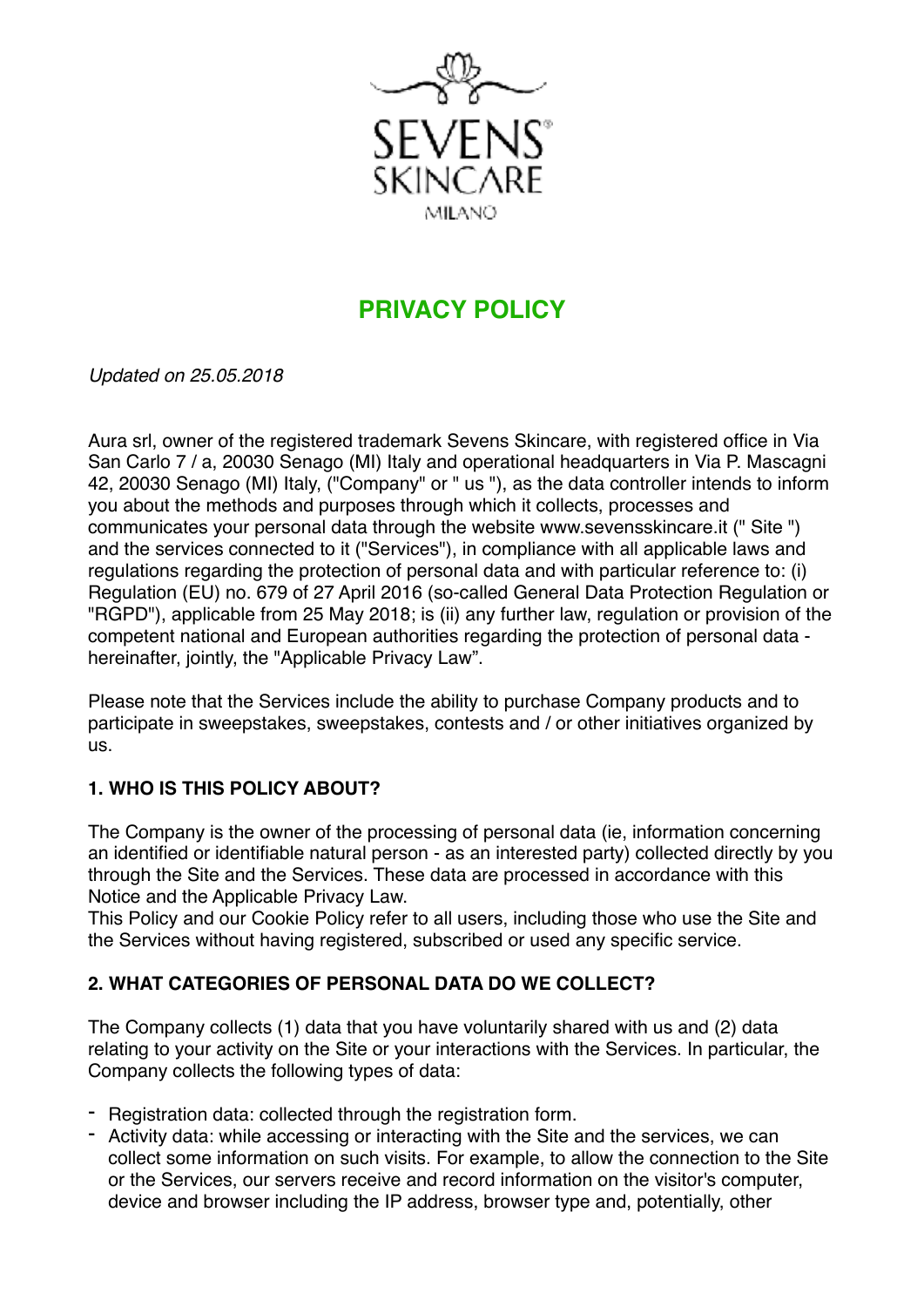information on the software and hardware used. If accessed from a mobile or other device, the unique identifier assigned to it can be detected. Cookies and other first or third party tracking technologies may also be used, which may also be used to collect and store information on the use of the Site or services - such as pages visited, content viewed, searches made and advertisements liked. Further information is contained in our Cookie Policy.

If the information collected from and about the user does not identify him as a specific person (such as raw data, in aggregate or anonymous form), directly or indirectly, they can be used for any purpose or shared with third parties, to the extent permitted by applicable data protection legislation.

We do not collect particular categories of personal data: we expressly ask you not to send us and not to disclose on or through the Site, the Services or in any other way information included in particular categories of personal data (such as social security numbers, information regarding the origin racial or ethnic, political opinions, religious or other beliefs, health, criminal record or trade union membership).

## **3. PURPOSE OF THE PROCESSING OF PERSONAL DATA**

We process the personal data collected from you and about you for:

- A. allow you to register on the Site, use the Site and our Services;
- B. evaluate and improve the use of our Services and the user experience during thebrowsing the Site;
- C. provide you with assistance and manage correspondence and service communications withShe;
- D. follow up on your purchase request, with reference to the processing of therequest and the related legal, administrative, accounting and tax obligations to purchase;
- E. fulfill legal obligations and respond to requests from public authorities estate;
- F. verify the completeness, validity and correctness of the data provided, also for the purpose ofprotect the rights of the Company and others: more specifically, (ii) to protect the security and privacy of users of the Site or Services; is (iii) to protect against computer fraud;
- G. with your optional consent, to send you commercial communications and announcements on Sevens Skincare products and events by automated (sms, mms, email, telephone calls without operator, etc.) and non-automated (telephone calls with operator or paper correspondence).

Where the data collected from you or about you does not identify you personally, we may use that information for additional purposes or share it with third parties.

#### **4. ON WHICH LEGAL CONDITIONS IS THE PROCESSING OF PERSONAL DATA BASED?**

The processing of personal data for the purposes of:

- a) paragraph 3, letters to), b), there is d) of this Privacy Policy is necessary for the management of the website and the provision of the Services;
- b) paragraph 3, letter e) of this Privacy Policy is mandatory as required by applicable legislation;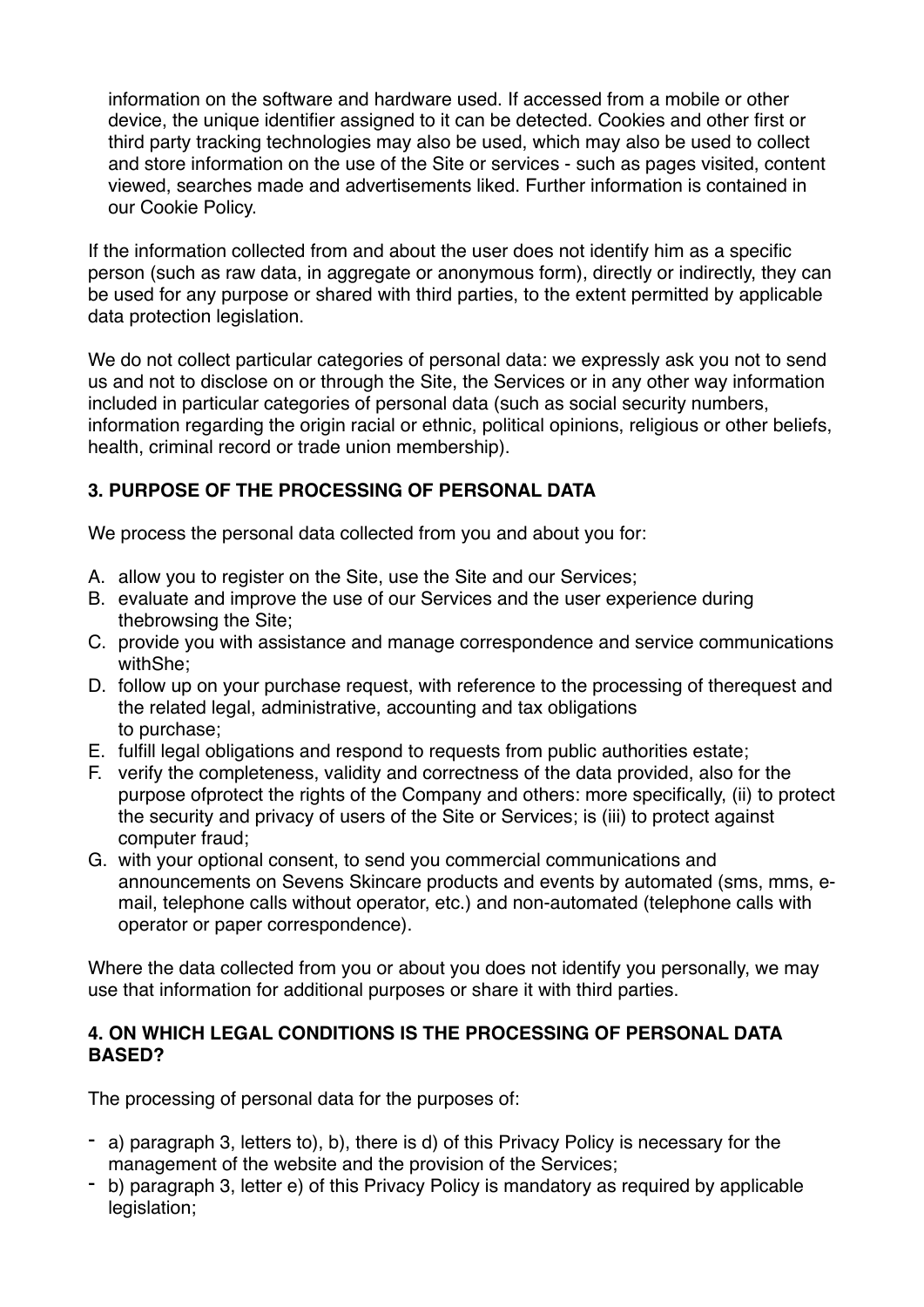- c) paragraph 3, letter f) of this Privacy Policy is based on the legitimate interest of the Company, if any;
- d) paragraph 3, letter g) of this Privacy Policy is made on the basis of the user's optional consent.

These data processing activities are not mandatory and the user can oppose them or withdraw the consent (if required) at any time using the methods described in paragraph 10 of this Policy. It is not mandatory to provide the requested data but failure to provide them makes it impossible to register on the site, to manage your request or to start and continue the purchases you intend to make.

## **HOW LONG DO WE KEEP PERSONAL DATA?**

The Company processes personal data for a period of time not exceeding the achievement of the purposes envisaged in accordance with paragraph 3 above. In any case, the following retention periods apply:

- 1. a) the data collected for the purposes referred to in paragraph 3, lett. from to), b), there is d) are kept for the period strictly necessary to allow the user to use the website or the Services;
- 2. b) the data collected for the purposes referred to in paragraph 3, lett. e) are kept for ten (10) years in order to comply with applicable laws and regulations;
- 3. c) the data collected for the purposes referred to in paragraph 3, lett. f) are kept for the period strictly necessary to pursue the legitimate interests of the Company;
- 4. d) the data collected for the purposes referred to in paragraph 3, lett. g) are kept for the period strictly necessary to fulfill the purposes for which they were originally collected and, in any case, they are deleted once the user no longer interacts with our Site or revokes consent.

#### **HOW ARE PERSONAL DATA PROCESSED?**

For the purposes indicated above, the data are processed electronically and manually, and are protected by adequate security measures. In this regard, although the Company applies adequate administrative, technical and physical measures to safeguard the data in its possession from loss, theft, unauthorized use, dissemination and modification, it cannot guarantee the exclusion of all possible IT risks.

## **6. WHO HAS ACCESS TO PERSONAL DATA?**

For purposes consistent with those indicated in paragraph 3 of this Privacy Policy, the Company may share personal data with the following categories of recipients based within the European Union, in compliance and within the limits of the provisions of the following paragraph 7 :

a) Third party service providers to whom processing activities are entrusted and duly appointed data processors or sub-processors if required by applicable legislation (e.g. cloud service providers, providers of services instrumental to or supporting the Services and therefore, to by way of example and without limitation, banking institutions for the management of payments and receipts relating to purchases, companies that provide IT services, direct-marketing service providers, experts, consultants and lawyers, companies deriving from any mergers, divisions or other transformation); and

b) National competent authorities in compliance with applicable legislation;